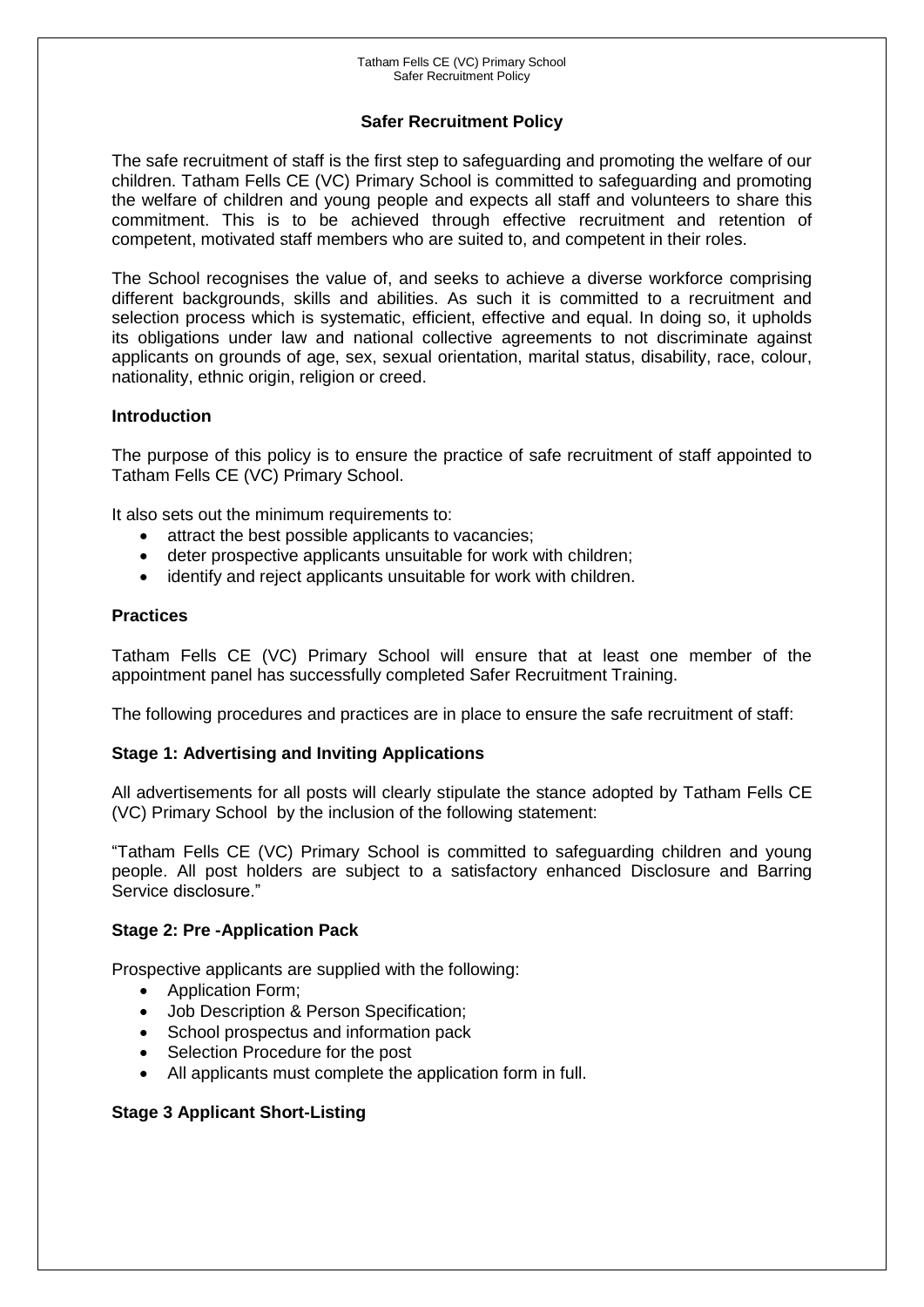Candidates for the post and suited to the job description and person specification following analysis of their applications will be short-listed following consultation between the Headteachers, Governors and others involved in the interviews process.

Where possible, references will be taken up before the selection stage. However should a candidate progress to selection and interview stage prior to their receipt, appointments would be subject to satisfactory references.

Where necessary, previous employers who have not been named as referees will be contacted in order to clarify any anomalies or discrepancies. A written note will be kept of any such exchanges. References will be requested in accordance with LA guidelines.

# **Stage 4 Interview**

Candidates selected for interview will have to provide:

- proof of identity
- certificates of qualifications
- eligibility to live and work in the UK

The interview process will seek to assess each candidate in terms of fulfilling the requirements of the post and significantly in terms of safer recruitment practices will explore attitudes towards working with children.

Candidates will always be required:

- to explain satisfactorily any gaps in employment;
- to explain satisfactorily any anomalies or discrepancies in the information available to the interviewers;
- to declare any information that is likely to appear on a CRB disclosure;
- to demonstrate their capacity to safeguard and protect the welfare of children and young people.

#### **References**

References are sought directly from the referee. References or testimonials provided by the candidate are never accepted instead of a signed reference from a referee. In cases of applicants being invited to interview, referees can be contacted by telephone or e-mail prior to receiving a written, signed reference.

# **Stage 5 Successful Candidate: Pre Employment Checks**

Further to those checks at the point of interview the candidate will be required to provide all of the following prior to taking up the post:

- receipt of at least two satisfactory references
- verification of the candidate's identity
- a list 99 check
- a satisfactory Enhanced CRB disclosure.
- verification of the candidate's medical fitness
- verification of qualifications
- verification of professional status where required e.g.QTS
- the production of evidence of the right to work in the UK